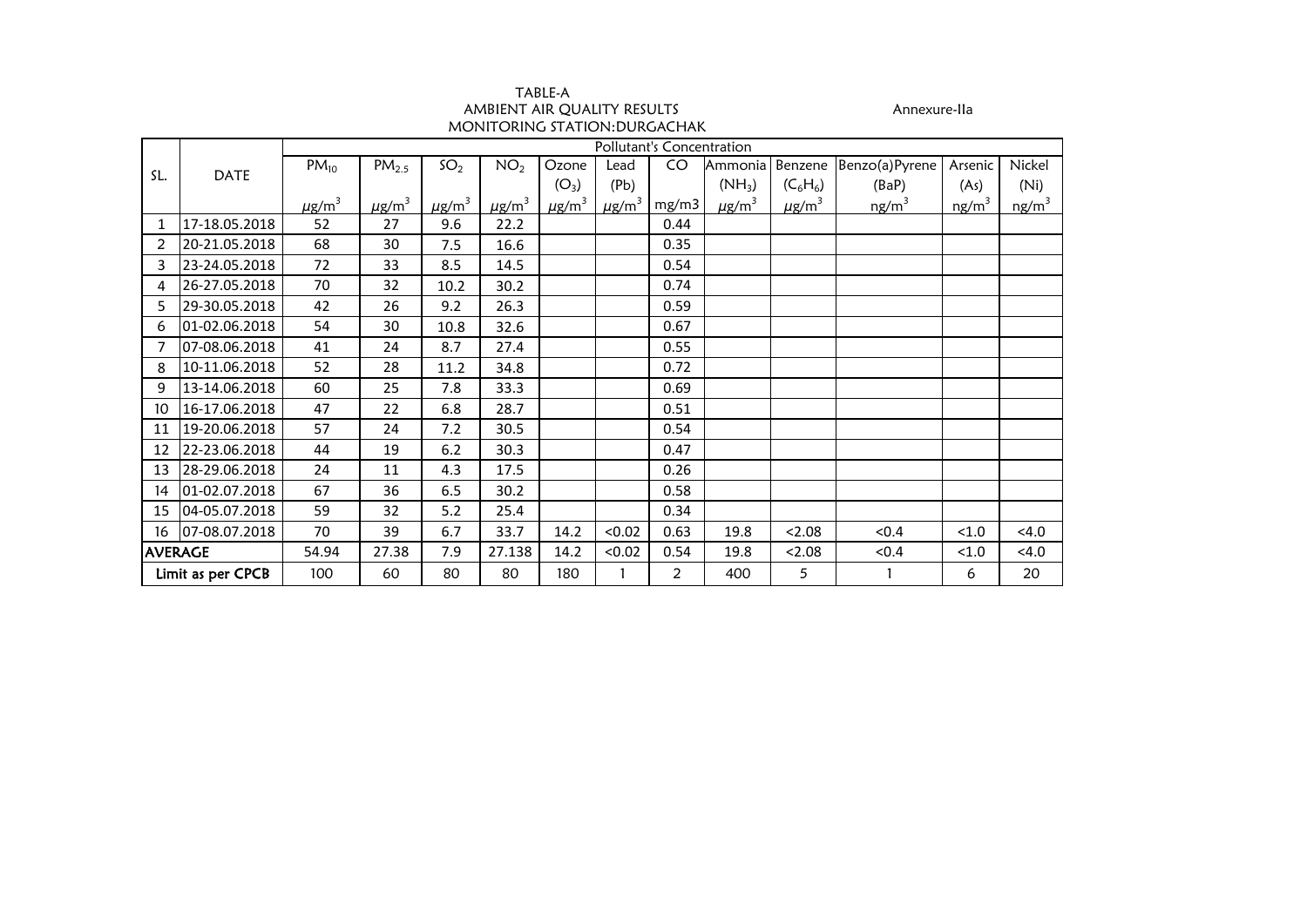| TABLE-B                         |
|---------------------------------|
| AMBIENT AIR QUALITY RESULTS     |
| MONITORING STATION: PRIYANGBADA |

|                |                   |                        |                           |                        | AVIDILIVI AIK QUALITI KLJULIJ<br>MONITORING STATION: PRIYANGBADA |                        |                        |                |                        |                        |                |          |          |  |  |  |
|----------------|-------------------|------------------------|---------------------------|------------------------|------------------------------------------------------------------|------------------------|------------------------|----------------|------------------------|------------------------|----------------|----------|----------|--|--|--|
|                |                   |                        | Pollutant's Concentration |                        |                                                                  |                        |                        |                |                        |                        |                |          |          |  |  |  |
| SL.            | <b>DATE</b>       | $PM_{10}$              | PM <sub>2.5</sub>         | SO <sub>2</sub>        | NO <sub>2</sub>                                                  | Ozone                  | Lead                   | CO             | Ammonia                | Benzene                | Benzo(a)Pyrene | Arsenic  | Nickel   |  |  |  |
|                |                   |                        |                           |                        |                                                                  | $(O_3)$                | (Pb)                   |                | $(NH_3)$               | $(C_6H_6)$             | (BaP)          | (As)     | (Ni)     |  |  |  |
|                |                   | $\mu$ g/m <sup>3</sup> | $\mu$ g/m <sup>3</sup>    | $\mu$ g/m <sup>3</sup> | $\mu$ g/m <sup>3</sup>                                           | $\mu$ g/m <sup>3</sup> | $\mu$ g/m <sup>3</sup> | mg/m3          | $\mu$ g/m <sup>3</sup> | $\mu$ g/m <sup>3</sup> | $ng/m^3$       | $ng/m^3$ | $ng/m^3$ |  |  |  |
|                | 17-18.05.2018     | 74                     | 40                        | 4.5                    | 27.2                                                             |                        |                        | 0.5            |                        |                        |                |          |          |  |  |  |
| 2              | 19-20.05.2018     | 58                     | 27                        | 5.2                    | 25.6                                                             |                        |                        | 0.42           |                        |                        |                |          |          |  |  |  |
| 3              | 22-23.05.2018     | 46                     | 24                        | 7.5                    | 16.8                                                             |                        |                        | 0.35           |                        |                        |                |          |          |  |  |  |
| 4              | 25-26.05.2018     | 58                     | 26                        | 8.5                    | 15.8                                                             |                        |                        | 0.48           |                        |                        |                |          |          |  |  |  |
| 5              | 29-30.05.2018     | 42                     | 23                        | 8.2                    | 23.8                                                             |                        |                        | 0.56           |                        |                        |                |          |          |  |  |  |
| 6              | 01-02.06.2018     | 18                     | 11                        | 4                      | 15.2                                                             |                        |                        | 0.23           |                        |                        |                |          |          |  |  |  |
|                | 07-08.06.2018     | 53                     | 28                        | 9.5                    | 36.5                                                             |                        |                        | 0.67           |                        |                        |                |          |          |  |  |  |
| 8              | 10-11.06.2018     | 37                     | 21                        | 8.6                    | 24.7                                                             |                        |                        | 0.58           |                        |                        |                |          |          |  |  |  |
| 9              | 13-14.06.2018     | 74                     | 40                        | 4.5                    | 25.2                                                             |                        |                        | 0.6            |                        |                        |                |          |          |  |  |  |
| 10             | 16-17.06.2018     | 58                     | 27                        | 5.2                    | 35.9                                                             |                        |                        | 0.71           |                        |                        |                |          |          |  |  |  |
| 11             | 19-20.06.2018     | 46                     | 24                        | 7.5                    | 30.5                                                             |                        |                        | 0.65           |                        |                        |                |          |          |  |  |  |
| 12             | 22-23.06.2018     | 58                     | 26                        | 8.5                    | 28.8                                                             |                        |                        | 0.57           |                        |                        |                |          |          |  |  |  |
| 13             | 28-29.06.2018     | 42                     | 23                        | 8.2                    | 14.3                                                             |                        |                        | 0.27           |                        |                        |                |          |          |  |  |  |
| 14             | 01-02.07.2018     | 18                     | 11                        | 4                      | 29.6                                                             |                        |                        | 0.68           |                        |                        |                |          |          |  |  |  |
| 15             | 04-05.07.2018     | 53                     | 28                        | 9.5                    | 32.4                                                             |                        |                        | 0.72           |                        |                        |                |          |          |  |  |  |
| 16             | 07-08.07.2018     | 57                     | 32                        | 5.7                    | 27.4                                                             | 27.6                   | < 0.02                 | 0.57           | 21.4                   | < 2.08                 | < 0.4          | < 1.0    | < 4.0    |  |  |  |
| <b>AVERAGE</b> |                   | 49.50                  | 25.69                     | 6.82                   | 25.61                                                            | 27.6                   | < 0.02                 | 0.54           | 21.4                   | 2.08                   | < 0.4          | < 1.0    | < 4.0    |  |  |  |
|                | Limit as per CPCB | 100                    | 60                        | 80                     | 80                                                               | 180                    |                        | $\overline{2}$ | 400                    | 5                      |                | 6        | 20       |  |  |  |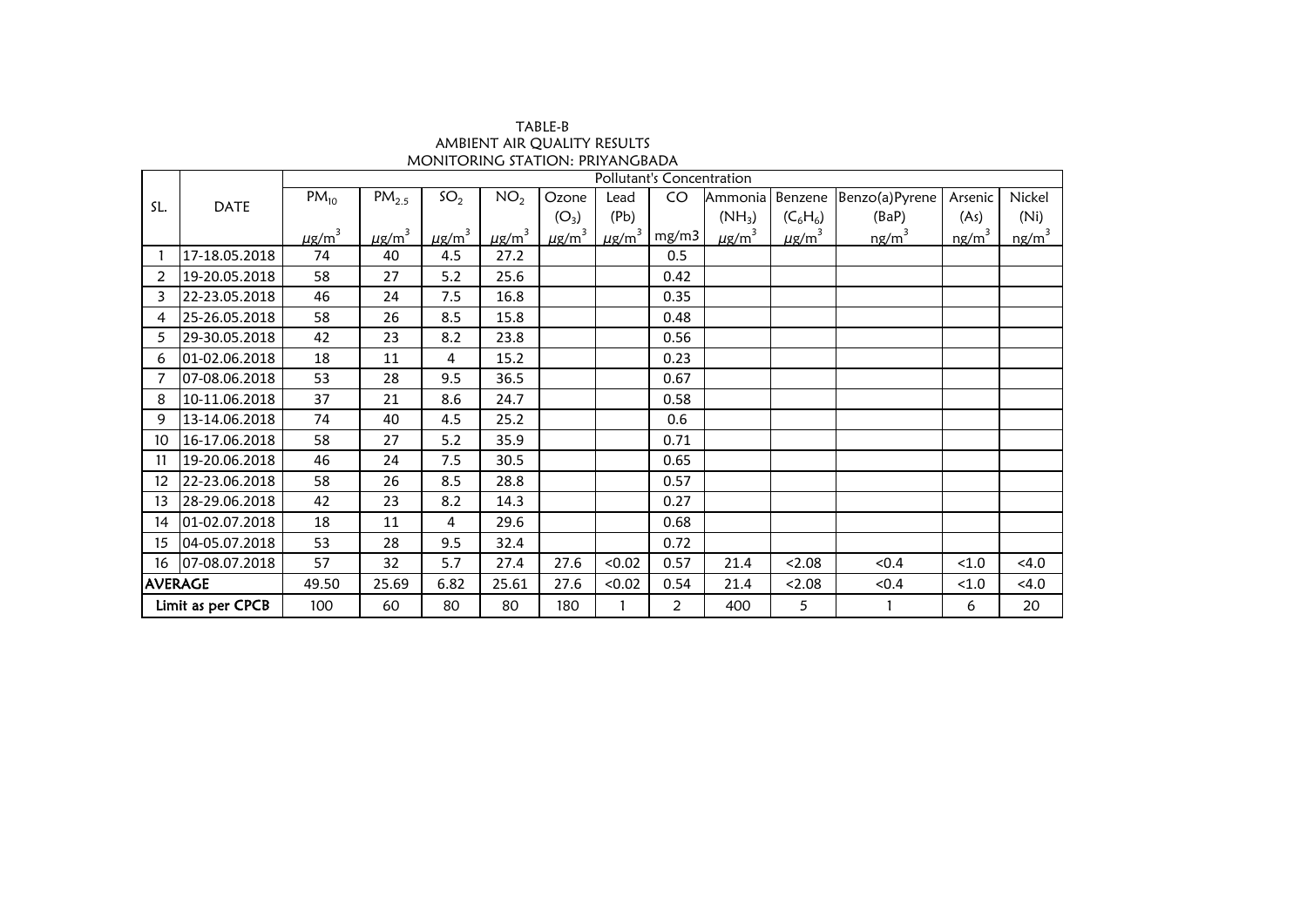## AMBIENT AIR QUALITY RESULTS MONITORING STATION:FACTORY MAIN GATE TABLE-C

|                   |                | Pollutant's Concentration |                        |                        |                        |                        |                        |                |                        |                        |                   |                   |          |
|-------------------|----------------|---------------------------|------------------------|------------------------|------------------------|------------------------|------------------------|----------------|------------------------|------------------------|-------------------|-------------------|----------|
| SL.               | <b>DATE</b>    | $PM_{10}$                 | PM <sub>2.5</sub>      | SO <sub>2</sub>        | NO <sub>2</sub>        | Ozone                  | Lead                   | CO             | Ammonia                | Benzene                | Benzo(a)Pyrene    | Arsenic           | Nickel   |
|                   |                |                           |                        |                        |                        | $(O_3)$                | (Pb)                   |                | $(NH_3)$               | $(C_6H_6)$             | (BaP)             | (As)              | (Ni)     |
|                   |                | $\mu$ g/m <sup>3</sup>    | $\mu$ g/m <sup>3</sup> | $\mu$ g/m <sup>3</sup> | $\mu$ g/m <sup>3</sup> | $\mu$ g/m <sup>3</sup> | $\mu$ g/m <sup>3</sup> | mg/m3          | $\mu$ g/m <sup>3</sup> | $\mu$ g/m <sup>3</sup> | ng/m <sup>3</sup> | ng/m <sup>3</sup> | $ng/m^3$ |
|                   | 15-16.05.2018  | 55.00                     | 27                     | 5.5                    | 21.2                   |                        |                        | 0.62           |                        |                        |                   |                   |          |
| 2                 | 18-19.05.2018  | 48.00                     | 23                     | 6.6                    | 26.6                   |                        |                        | 0.48           |                        |                        |                   |                   |          |
| 3                 | 24-25.05.2018  | 62.00                     | 37                     | 7.2                    | 30.2                   |                        |                        | 0.35           |                        |                        |                   |                   |          |
| 4                 | 27-28.05.2018  | 70.00                     | 37                     | 9.6                    | 28.5                   |                        |                        | 0.26           |                        |                        |                   |                   |          |
| 5                 | 30-31.05.2018  | 58.00                     | 32                     | 10.8                   | 35.2                   |                        |                        | 0.69           |                        |                        |                   |                   |          |
| 6                 | 02-03.06.2018  | 43.00                     | 25                     | 8.7                    | 27.8                   |                        |                        | 0.57           |                        |                        |                   |                   |          |
|                   | 05-06.06.2018  | 40.00                     | 22                     | 9.3                    | 22.7                   |                        |                        | 0.58           |                        |                        |                   |                   |          |
| 8                 | 08-09.06.2018  | 21.00                     | 12                     | 4                      | 17.3                   |                        |                        | 0.28           |                        |                        |                   |                   |          |
| 9                 | 14-15.06.2018  | 52.00                     | 24                     | 8.9                    | 27.2                   |                        |                        | 0.55           |                        |                        |                   |                   |          |
| 10                | 17-18.06.2018  | 80.00                     | 42                     | 12.2                   | 34.1                   |                        |                        | 0.65           |                        |                        |                   |                   |          |
| 11                | 20.-21.06.2018 | 67.00                     | 28                     | 9.4                    | 30.7                   |                        |                        | 0.62           |                        |                        |                   |                   |          |
| 12                | 23-24.06.2018  | 69.00                     | 33                     | 10.5                   | 31.5                   |                        |                        | 0.58           |                        |                        |                   |                   |          |
| 13                | 26-27.06.2018  | 23.00                     | 11                     | 4.5                    | 15.3                   |                        |                        | 0.35           |                        |                        |                   |                   |          |
| 14                | 29-30.06.2018  | 36.00                     | 21                     | 6.2                    | 24.5                   |                        |                        | 0.63           |                        |                        |                   |                   |          |
| 15                | 05-06.07.2018  | 78.00                     | 45                     | 8.7                    | 35.6                   |                        |                        | 0.92           |                        |                        |                   |                   |          |
| 16                | 08-09.07.2018  | 62.00                     | 38                     | 6.7                    | 26.2                   | 38.2                   | < 0.02                 | 0.78           | 24.6                   | < 2.08                 | < 0.4             | < 1.0             | < 4.0    |
| <b>AVERAGE</b>    |                | 54.00                     | 28.56                  | 8.05                   | 27.16                  | 38.2                   | < 0.02                 | 0.56           | 24.6                   | 2.08                   | < 0.5             | < 1.0             | < 4.0    |
| Limit as per CPCB |                | 100                       | 60                     | 80                     | 80                     | 180                    |                        | $\overline{2}$ | 400                    | 5                      |                   | 6                 | 20       |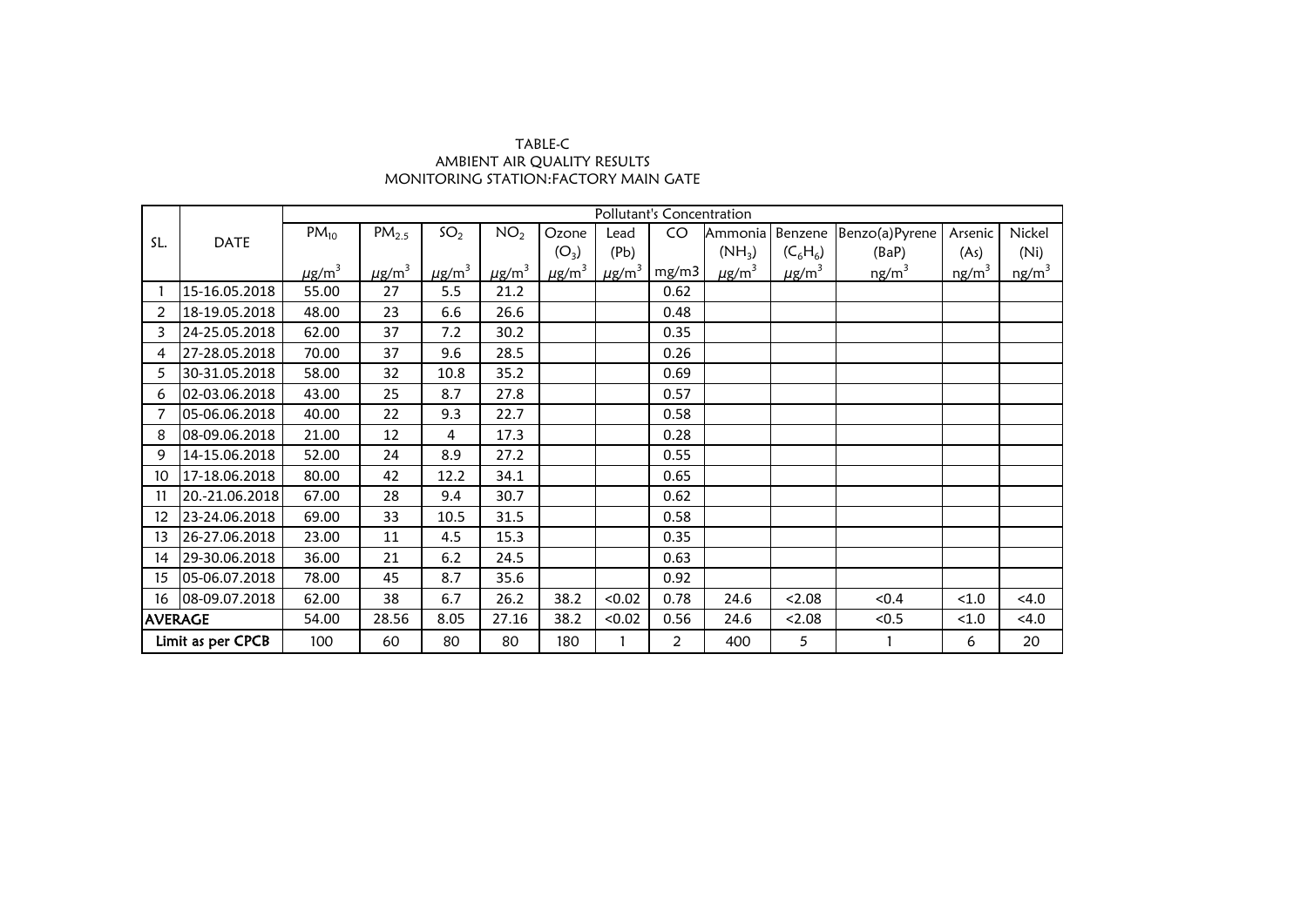## TABLE-D AMBIENT AIR QUALITY RESULTS MONITORING STATION:RAMNAGAR

|                 |                   | Pollutant's Concentration |                        |                        |                        |         |                                               |                |                        |                        |                   |                   |          |  |
|-----------------|-------------------|---------------------------|------------------------|------------------------|------------------------|---------|-----------------------------------------------|----------------|------------------------|------------------------|-------------------|-------------------|----------|--|
| SL.             | <b>DATE</b>       | $PM_{10}$                 | PM <sub>2.5</sub>      | SO <sub>2</sub>        | NO <sub>2</sub>        | Ozone   | Lead                                          | CO             | Ammonia                | Benzene                | Benzo(a)Pyrene    | Arsenic           | Nickel   |  |
|                 |                   |                           |                        |                        |                        | $(O_3)$ | (Pb)                                          |                | $(NH_3)$               | $(C_6H_6)$             | (BaP)             | (As)              | (Ni)     |  |
|                 |                   | $\mu$ g/m <sup>3</sup>    | $\mu$ g/m <sup>3</sup> | $\mu$ g/m <sup>3</sup> | $\mu$ g/m <sup>3</sup> |         | $\mu$ g/m <sup>3</sup> $\mu$ g/m <sup>3</sup> | mg/m3          | $\mu$ g/m <sup>3</sup> | $\mu$ g/m <sup>3</sup> | ng/m <sup>3</sup> | ng/m <sup>3</sup> | $ng/m^3$ |  |
|                 | 16-17.05.2018     | 70.00                     | 29.00                  | 5.50                   | 28.5                   |         |                                               | 0.45           |                        |                        |                   |                   |          |  |
| $\overline{2}$  | 19-20.05.2018     | 55.00                     | 24.00                  | 6.60                   | 24.2                   |         |                                               | 0.56           |                        |                        |                   |                   |          |  |
| 3               | 22-23.05.2018     | 59.00                     | 30.00                  | 9.50                   | 20.6                   |         |                                               | 0.32           |                        |                        |                   |                   |          |  |
| 4               | 25-26.05.2018     | 74.00                     | 34.00                  | 7.20                   | 31.2                   |         |                                               | 0.25           |                        |                        |                   |                   |          |  |
| 5               | 31.05-01.06.18    | 56.00                     | 31.00                  | 8.20                   | 25.6                   |         |                                               | 0.65           |                        |                        |                   |                   |          |  |
| 6               | 03-04.06.2018     | 42.00                     | 25.00                  | 9.30                   | 27.4                   |         |                                               | 0.72           |                        |                        |                   |                   |          |  |
|                 | 06-07.06.2018     | 66.00                     | 34.00                  | 9.40                   | 30.2                   |         |                                               | 0.64           |                        |                        |                   |                   |          |  |
| 8               | 09-10.06.2018     | 23.00                     | 13.00                  | 8.50                   | 24.3                   |         |                                               | 0.57           |                        |                        |                   |                   |          |  |
| 9               | 12-13.06.2018     | 45.00                     | 20.00                  | 7.30                   | 26.6                   |         |                                               | 0.50           |                        |                        |                   |                   |          |  |
| 10              | 15-16.06.2018     | 68.00                     | 32.00                  | 8.70                   | 31.2                   |         |                                               | 0.63           |                        |                        |                   |                   |          |  |
| 11              | 21-22.06.2018     | 47.00                     | 22.00                  | 6.10                   | 27.7                   |         |                                               | 0.54           |                        |                        |                   |                   |          |  |
| 12 <sup>°</sup> | 24-25.06.2018     | 61.00                     | 27.00                  | 7.80                   | 33.5                   |         |                                               | 0.60           |                        |                        |                   |                   |          |  |
| 13              | 27-28.06.2018     | 22.00                     | 10.00                  | 4.00                   | 16.2                   |         |                                               | 0.32           |                        |                        |                   |                   |          |  |
| 14              | 30.06-01.07.08    | 64.00                     | 35.00                  | 7.50                   | 25.3                   |         |                                               | 0.64           |                        |                        |                   |                   |          |  |
| 15              | 03-04.07.2018     | 56.00                     | 33.00                  | 6.20                   | 23.5                   |         |                                               | 0.52           |                        |                        |                   |                   |          |  |
| 16              | 06-07.07.2018     | 72.00                     | 40.00                  | 7.30                   | 30.5                   | 17.3    | < 0.02                                        | 0.87           | 12.6                   | 2.08                   | < 0.4             | $<1.0$            | < 4.0    |  |
| <b>AVERAGE</b>  |                   | 55.00                     | 27.44                  | 7.44                   | 26.66                  | 17.3    | < 0.02                                        | 0.5            | 17.4                   | < 2.08                 | < 0.4             | < 1.0             | < 4.0    |  |
|                 | Limit as per CPCB | 100                       | 60                     | 80                     | 80                     | 180     |                                               | $\overline{2}$ | 400                    | 5                      |                   | 6                 | 20       |  |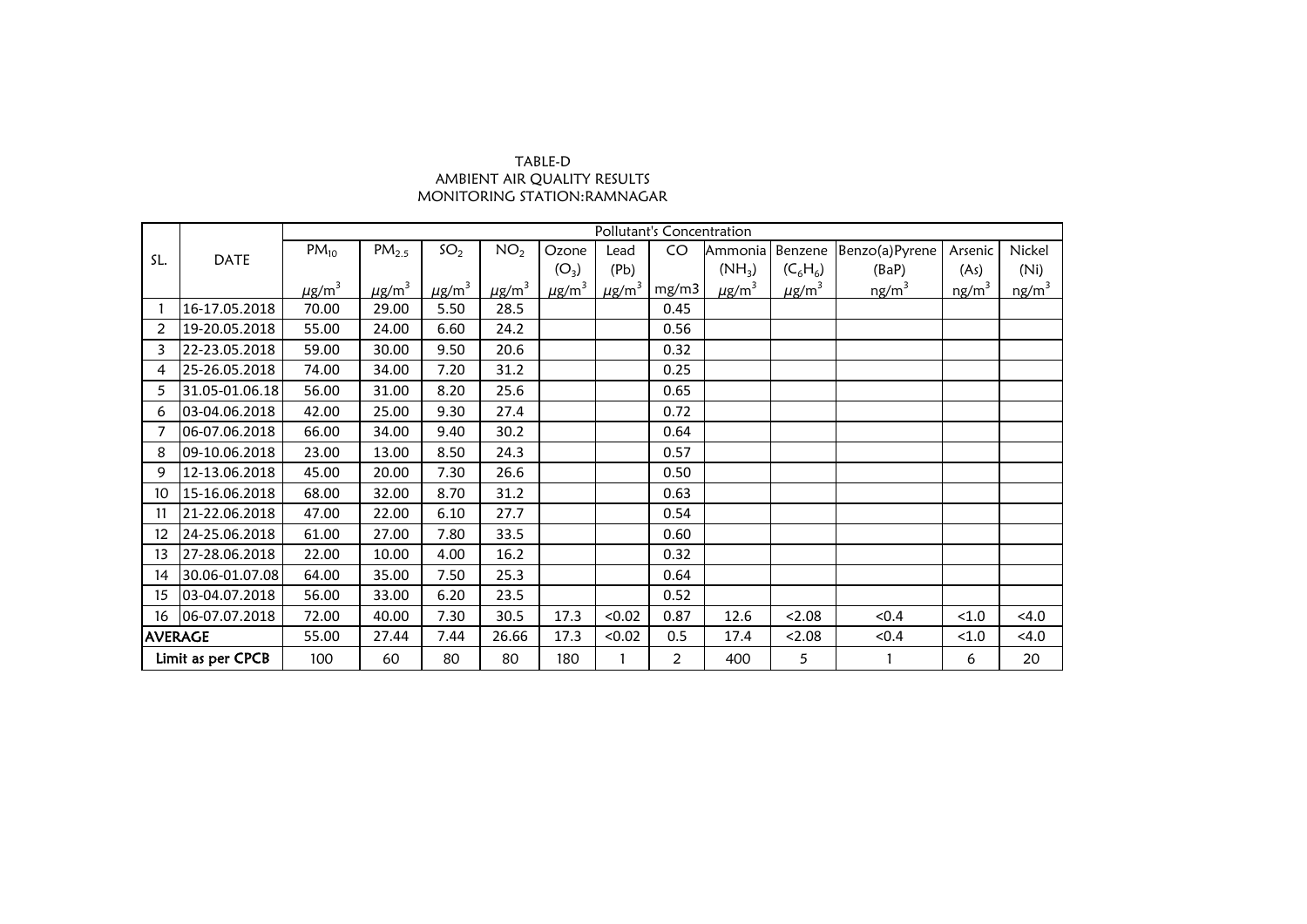## TABLE-E AMBIENT AIR QUALITY RESULTS MONITORING STATION:- RAGHUNATHCHAK

|                   |                   | Pollutant's Concentration |                        |                        |                        |                        |                        |                |                        |                        |                   |                   |                   |  |
|-------------------|-------------------|---------------------------|------------------------|------------------------|------------------------|------------------------|------------------------|----------------|------------------------|------------------------|-------------------|-------------------|-------------------|--|
| SL.               | <b>DATE</b>       | $PM_{10}$                 | PM <sub>2.5</sub>      | SO <sub>2</sub>        | NO <sub>2</sub>        | Ozone                  | Lead                   | CO             | Ammonia                | Benzene                | Benzo(a)Pyrene    | Arsenic           | Nickel            |  |
|                   |                   |                           |                        |                        |                        | $(O_3)$                | (Pb)                   |                | $(NH_3)$               | $(C_6H_6)$             | (BaP)             | (As)              | (Ni)              |  |
|                   |                   | $\mu$ g/m <sup>3</sup>    | $\mu$ g/m <sup>3</sup> | $\mu$ g/m <sup>3</sup> | $\mu$ g/m <sup>3</sup> | $\mu$ g/m <sup>3</sup> | $\mu$ g/m <sup>3</sup> | mg/m3          | $\mu$ g/m <sup>3</sup> | $\mu$ g/m <sup>3</sup> | ng/m <sup>3</sup> | ng/m <sup>3</sup> | ng/m <sup>3</sup> |  |
|                   | 16-17.05.2018     | 62                        | 34                     | 8.5                    | 16.6                   |                        |                        | 0.66           |                        |                        |                   |                   |                   |  |
| $\overline{2}$    | 19-20.05.2018     | 54                        | 26                     | 7.2                    | 18.5                   |                        |                        | 0.54           |                        |                        |                   |                   |                   |  |
| 3                 | 22-23.05.2018     | 48                        | 23                     | 6.2                    | 24.2                   |                        |                        | 0.43           |                        |                        |                   |                   |                   |  |
| 4                 | 25-26.05.2018     | 76                        | 43                     | 5.5                    | 20.2                   |                        |                        | 0.36           |                        |                        |                   |                   |                   |  |
| 5                 | 31.05-1.06.18     | 49                        | 27                     | 9.6                    | 28.2                   |                        |                        | 0.56           |                        |                        |                   |                   |                   |  |
| 6                 | 03-04.06.2018     | 53                        | 30                     | 8.7                    | 22.6                   |                        |                        | 0.64           |                        |                        |                   |                   |                   |  |
|                   | 06-07.06.2018     | 46                        | 22                     | 7.30                   | 26.4                   |                        |                        | 0.43           |                        |                        |                   |                   |                   |  |
| 8                 | 09-10.06.2018     | 19                        | 12                     | 4                      | 15.3                   |                        |                        | 0.21           |                        |                        |                   |                   |                   |  |
| 9                 | 12-13.06.2018     | 54                        | 22                     | 6.8                    | 26.9                   |                        |                        | 0.53           |                        |                        |                   |                   |                   |  |
| 10                | 15-16.06.2018     | 65                        | 27                     | 7.7                    | 34.7                   |                        |                        | 0.66           |                        |                        |                   |                   |                   |  |
| 11                | 21-22.06.2018     | 59                        | 24                     | 5.8                    | 32.2                   |                        |                        | 0.58           |                        |                        |                   |                   |                   |  |
| $12 \overline{ }$ | 24-25.06.2018     | 33                        | 19                     | 5.5                    | 24.8                   |                        |                        | 0.47           |                        |                        |                   |                   |                   |  |
| 13                | 27-28.06.2018     | 23                        | 12                     | 4.5                    | 18.4                   |                        |                        | 0.36           |                        |                        |                   |                   |                   |  |
| 14                | 30.06-01.07.18    | 62                        | 36                     | 7.3                    | 28.5                   |                        |                        | 0.56           |                        |                        |                   |                   |                   |  |
| 15                | 03-04.07.2018     | 55                        | 32                     | 5.8                    | 26.7                   |                        |                        | 0.45           |                        |                        |                   |                   |                   |  |
| 16                | 06-07.06.2018     | 64                        | 38                     | 6.7                    | 32.2                   | 26.5                   | < 0.02                 | 0.63           | 18.3                   | < 2.08                 | < 0.4             | < 1.0             | < 4.0             |  |
|                   | <b>AVERAGE</b>    | 51.38                     | 26.69                  | 6.69                   | 24.78                  | 26.5                   | < 0.02                 | 0.50           | 18.3                   | < 2.08                 | < 0.4             | < 1.0             | < 4.0             |  |
|                   | Limit as per CPCB | 100                       | 60                     | 80                     | 80                     | 180                    |                        | $\overline{2}$ | 400                    | 5                      |                   | 6                 | 20                |  |